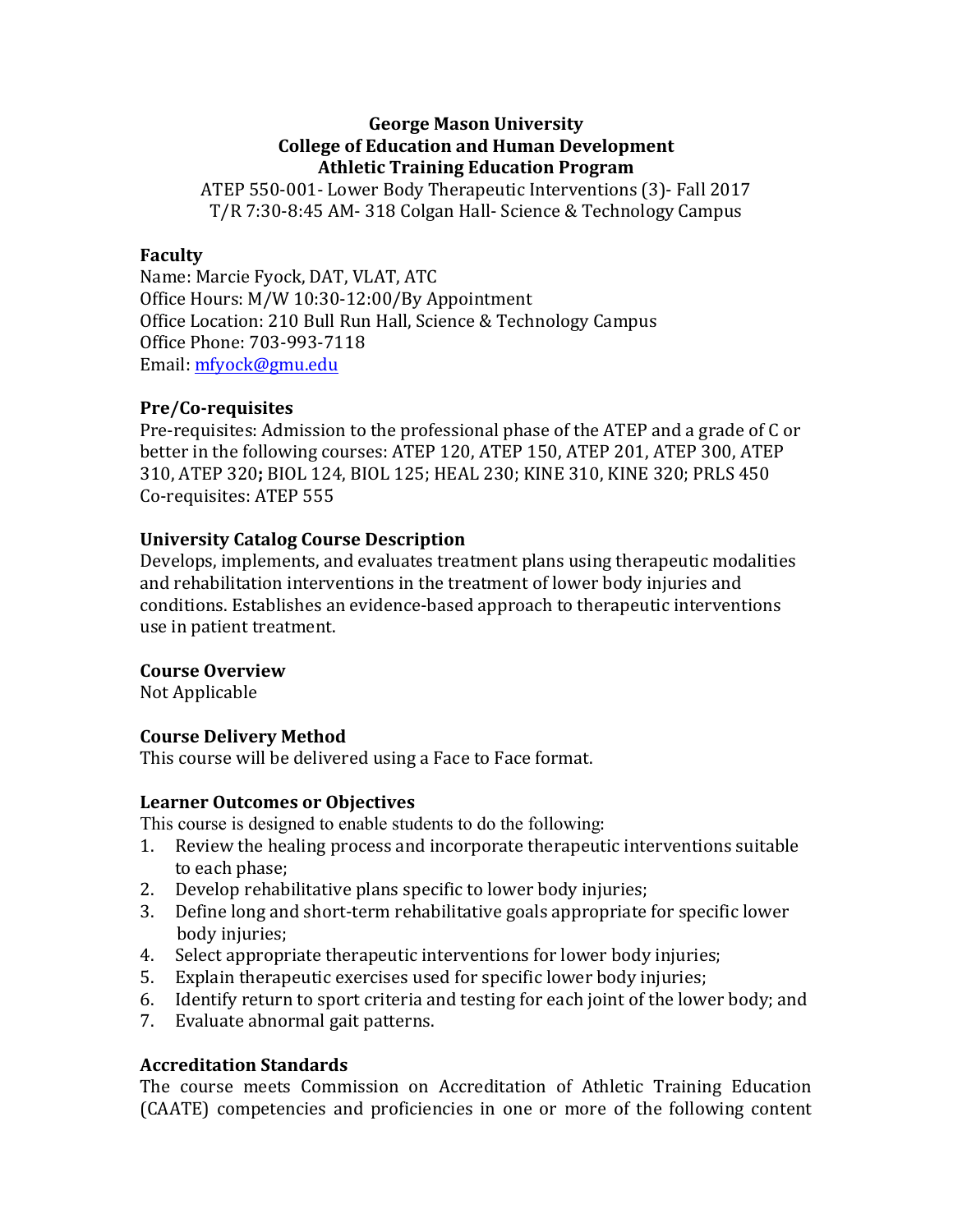areas: evidence-based practice, prevention and health promotion, clinical examination and diagnosis, acute care of injury and illness, therapeutic interventions, psychosocial strategies and referral, healthcare administration, professional development and responsibility.

# **Required Texts**

- 1. Prentice, W. (2015). *Rehabilitation Techniques for Sports Medicine and Athletic Training.* (6<sup>th</sup> ed.). Slack Incorporated.
- 2. Knight K., Draper D. (2012). *Therapeutic Modalities: The Art and Science.* Lippincott, Williams & Wilkins.
- 3. Additional readings as assigned

# **Course Performance Evaluation**

Students will be evaluated on content standards (knowledge gained) and performance (demonstration of the content). Content standards may be assessed via written assignments and exams. Students are expected to submit all assignments on time in the manner outlined by the instructor  $(e.g., Blackboard, Tk20, hard copy)$ .

*Examinations* - Five exams (four midterm examinations and one final examination) will be issued with multiple choice, true/false, fill in the blank, matching, short answer, and essay questions. Each examination will test the material covered in class and assigned readings. Final examination is cumulative.

Evidence Based Medicine (EBM) Review and Clinical Application Assignment-Evidence-based medicine is the practice of medicine based on the best available evidence. Health professionals caring for children and adults need to be aware of the evidence about the benefits and harms of preventive methods, diagnostic strategies, treatments, and rehabilitation techniques in order to provide optimal care to their patients. This assignment assesses your ability to find evidence and critically review manuscripts using the strategies that you have learned in the Foundation courses. You are required to do an EBM search and identify **TWO** original (research) papers relevant to a proposed clinical question. More information will be provided in class.

Attendance/Professionalism- Students are expected to be on time, attend all class meetings, and be prepared for in class assignments and projects. Excused absences include the following: illness (must bring a receipt or note from a doctor), family death, athletic/academic event (contact instructor in advance), and others at the discretion of the instructor. For known upcoming absences, students must contact the instructor at least **one** week in advance to the missed class to make up work. In the case of illness or some other unforeseen absence, the student must contact the instructor via e-mail or telephone the same day of the absence. At the next attended class meeting the student will discuss material that is to be completed with the instructor. *Students* will have one week from the excused absence to complete any *missed assignments.* It is the student's obligation to pursue any make-up work.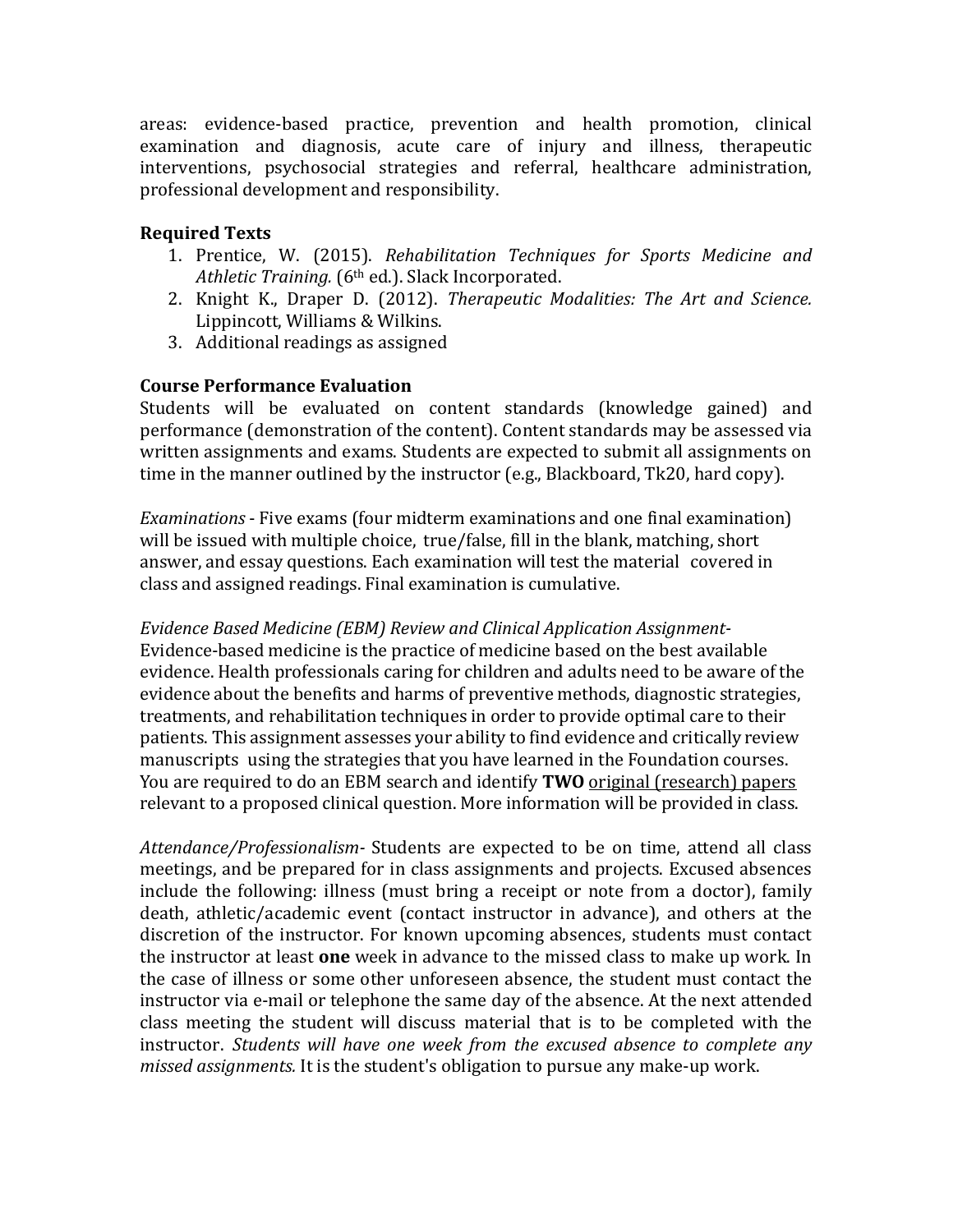#### **Grading Scale**

| <b>Evaluation type</b>     | <b>Number</b> | <b>Points</b><br>each | <b>Total points</b> |
|----------------------------|---------------|-----------------------|---------------------|
| Written exams              |               |                       |                     |
| Comprehensive Final Exam   |               | 100                   | 100                 |
| <b>EBM</b> Assignment      |               | 50                    | 50                  |
| Attendance/Professionalism | -             |                       | 25                  |
| <b>TOTAL POINTS</b>        |               |                       |                     |

**A:** 558.0- 600 pts. (93%) **C+:** 462.0- 479.9 pts. (77%) **A**-: 540.0- 557.9 pts. (90%) **C:** 438.0- 461.9 pts. (73%) **B**+: 522.0- 539.9 pts. (87%) **C**-: 420.0- 437.9 pts. (70%) **B:** 498.0- 521.9 pts. (83%) **D:** 378.0- 419.9 pts. (63%) **B**-: 480.0-497.9 pts. (80%) **F:** <378.0 pts.

#### *Assignments*

Late assignments will not be accepted. Assignments should be submitted at the beginning of the class meeting on the due date. Late assignment will result in a zero  $(0)$  for the assignment. This applies to electronic submissions as well.

Your name MUST be on your papers when you turn them in. Failure to put your name will result in a zero  $(0)$  for the assignment.

#### **Professional Disposition**

It is critical each student conduct themselves in an appropriate manner and decorum fitting of a health care provider. Making light of injuries, conditions, or illnesses that is not respectful to the class, instructor, or patient study will not be tolerated. Submission of documents or assignments should not include personal information and comply with Health Insurance Portability & Accountability Act (HIPPA) regulations. See https://cehd.gmu.edu/students/polices-procedures/

|             | <b>Date</b> | <b>Topic</b>                                              | <b>Reading/Assignment</b><br>Due                  |
|-------------|-------------|-----------------------------------------------------------|---------------------------------------------------|
| T           | $8 - 29$    | Intro Course/Review<br>Modalities/Designing<br>Rehab Plan | Knight & Draper text<br><b>Chapter 1-Prentice</b> |
| $\mathbf R$ | $8 - 31$    | Regional<br>Interdependence                               | Provided                                          |
| T           | $9 - 5$     | Healing & Rehab                                           | <b>Chapter 2-Prentice</b>                         |
| R           | $9 - 7$     | <b>Psych Considerations</b>                               | <b>Chapter 4-Prentice</b>                         |

#### **Class Schedule**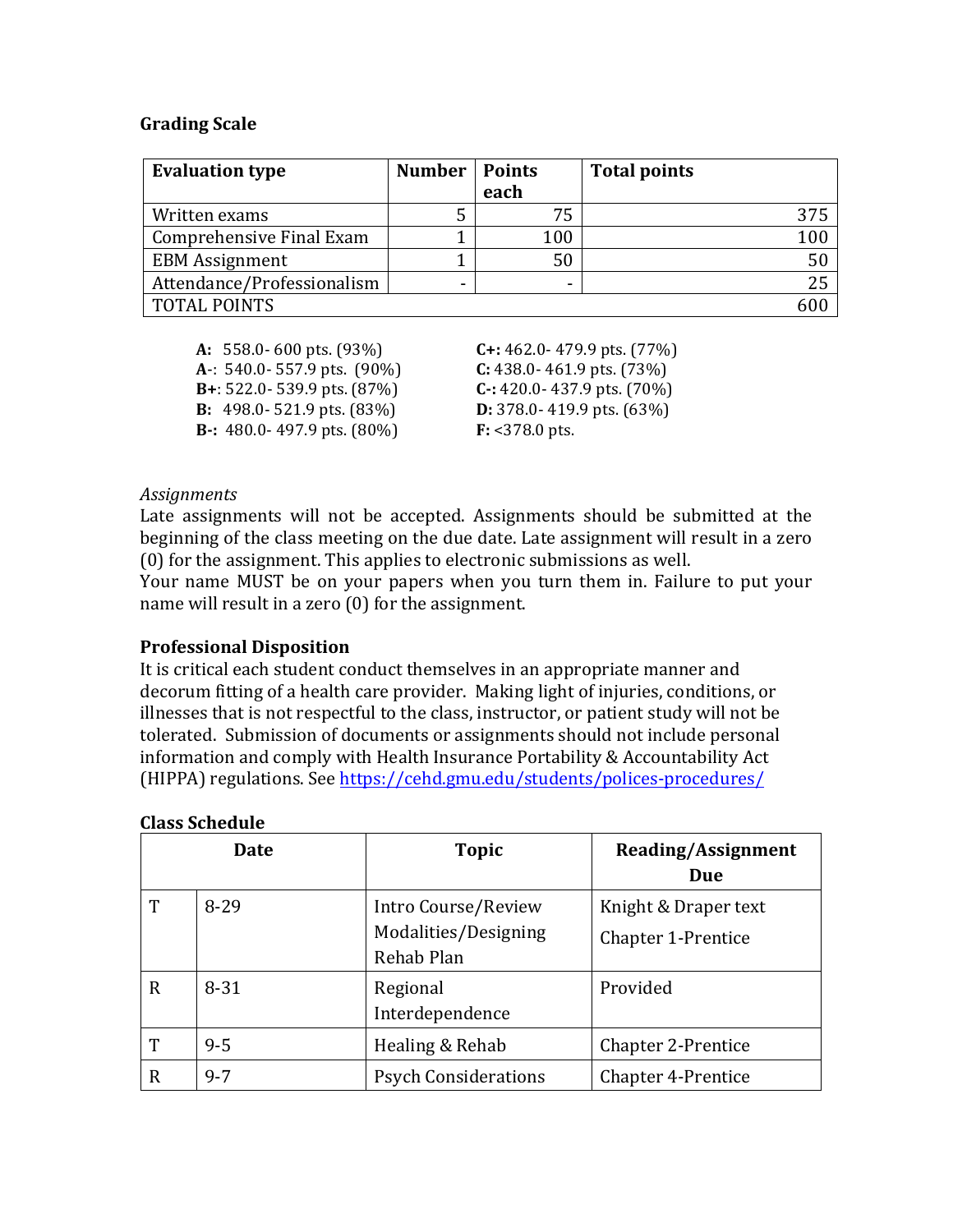| T            | $9 - 12$  | Exam $#1$                        | 1-4 Prentice               |
|--------------|-----------|----------------------------------|----------------------------|
| $\mathbf R$  | $9 - 14$  | Neuromuscular Control            | Chapter 6- Prentice        |
| $\mathbf T$  | $9 - 19$  | Exam $#2$                        | 5-7 Prentice               |
| $\mathbf R$  | $9 - 21$  | Flexibility                      | <b>Chapter 8- Prentice</b> |
| T            | $9 - 26$  | Cardiorespiratory                | Chapter 10- Prentice       |
| $\mathbf{R}$ | $9 - 28$  | Exam $#3$                        | 8-10 Prentice              |
| T            | $10-3$    | Plyometric                       | Chapter 11- Prentice       |
| $\mathbf{R}$ | $10-5$    | <b>Aquatic Therapy</b>           | Chapter 15- Prentice       |
| T            | $10 - 12$ | Lab Competency #2                | 11-16 Prentice             |
| $\mathbf R$  | $10 - 17$ | Exam #4                          | 11-15 Prentice             |
| T            | $10-19$   | Lower leg, ankle, foot           | Chapter 22, 23 Prentice    |
| R            | $10 - 24$ | Lower leg, ankle, foot           |                            |
| T            | $10 - 26$ | Lab Competency #3                | Lower leg, ankle, foot     |
| $\mathbf{R}$ | 10-31     | Knee & Patellofemoral            | Chapter 21- Prentice       |
|              |           |                                  | Article                    |
| T            | $11 - 2$  | Knee & Patellofemoral            | <b>EBM Assignment Due</b>  |
|              |           | <b>Critical Review</b>           |                            |
|              |           |                                  |                            |
| $\mathbf{R}$ | $11 - 7$  | Lab Competency #4                | Knee & Patellofemoral      |
| T            | $11-9$    | Hip, Pelvis, Thigh               | Chapter 22- Prentice       |
|              |           |                                  |                            |
| $\mathbf R$  | 11-14     | Hip, Pelvis, Thigh               |                            |
|              |           | <b>Critical Review</b>           |                            |
| T            | $11 - 16$ | Lab Competency #5                |                            |
| T            | $11 - 21$ | Thoracic/Lumbar Spine            | Chapter 24- Prentice       |
|              |           |                                  |                            |
| R            | 11-28     | Thoracic/Lumbar Spine            |                            |
| T            | 11-30     | Exam #5                          | 17-24- Prentice            |
| T            | $12 - 5$  | Outcome Measures/                | Handouts                   |
|              |           | <b>Alternative Interventions</b> |                            |
| $\mathbf R$  | $12 - 7$  | Review                           |                            |

Note: Faculty reserves the right to alter the schedule as necessary, with **notification to students.**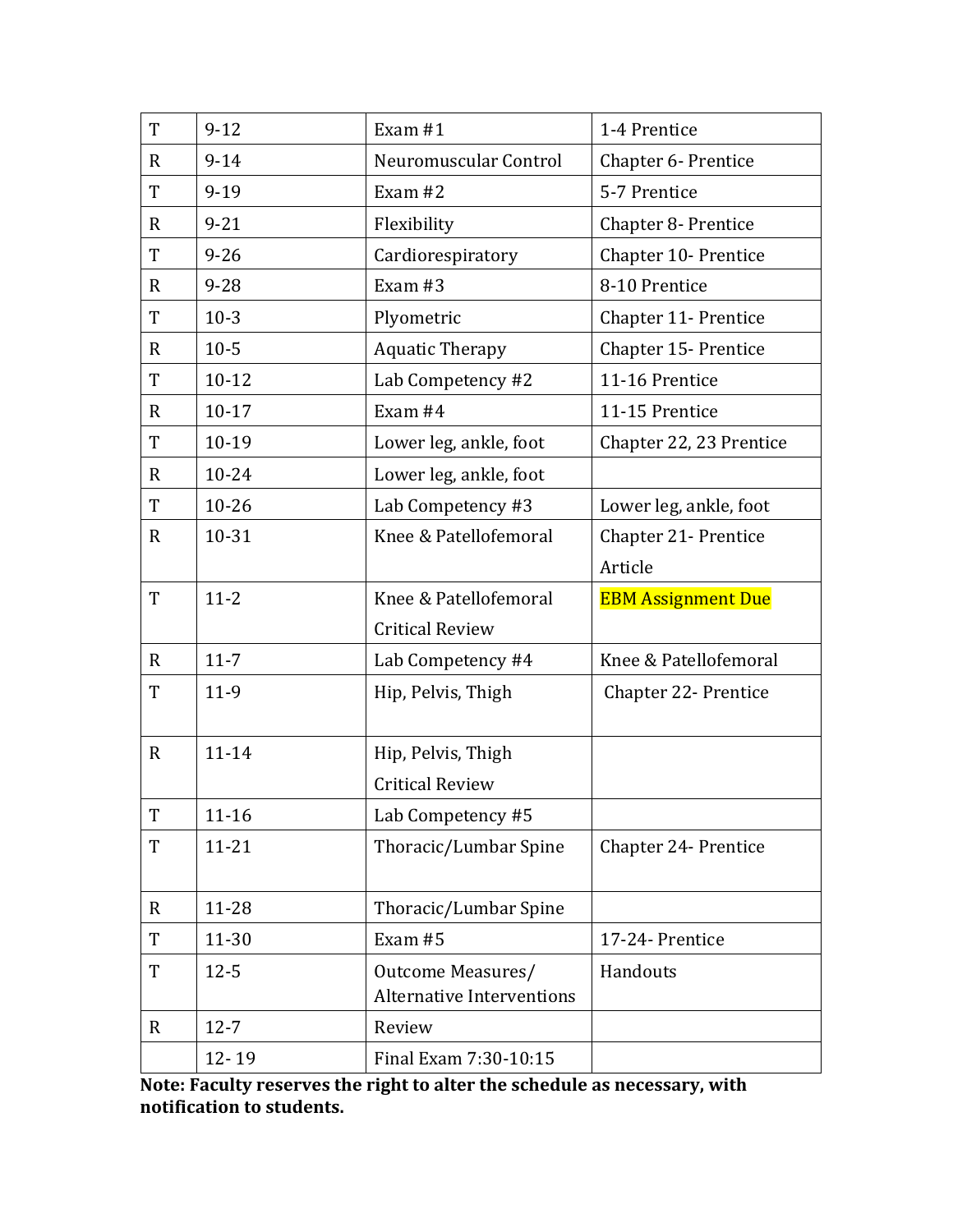# **Core Values Commitment**

The College of Education and Human Development is committed to collaboration, ethical leadership, innovation, research-based practice, and social justice. Students are expected to adhere to these principles: http://cehd.gmu.edu/values/.

### **GMU Policies and Resources for Students**

# *Policies*

- Students must adhere to the guidelines of the Mason Honor Code (see http://oai.gmu.edu/the-mason-honor-code/).
- Students must follow the university policy for Responsible Use of Computing (see http://universitypolicy.gmu.edu/policies/responsible-use-of-computing/).
- Students are responsible for the content of university communications sent to their Mason email account and are required to activate their account and check it regularly. All communication from the university, college, school, and program will be sent to students **solely** through their Mason email account.
- Students with disabilities who seek accommodations in a course must be registered with George Mason University Disability Services. Approved accommodations will begin at the time the written letter from Disability Services is received by the instructor (see http://ods.gmu.edu/).
- Students must follow the university policy stating that all sound emitting devices shall be silenced during class unless otherwise authorized by the instructor.

# *Campus Resources*

- Support for submission of assignments to Tk20 should be directed to tk20help@gmu.edu or https://cehd.gmu.edu/aero/tk20. Questions or concerns regarding use of Blackboard should be directed to http://coursessupport.gmu.edu/.
- For information on student support resources on campus, see https://ctfe.gmu.edu/teaching/student-support-resources-on-campus

**For additional information on the College of Education and Human Development, please visit our website https://cehd.gmu.edu/students/ .**